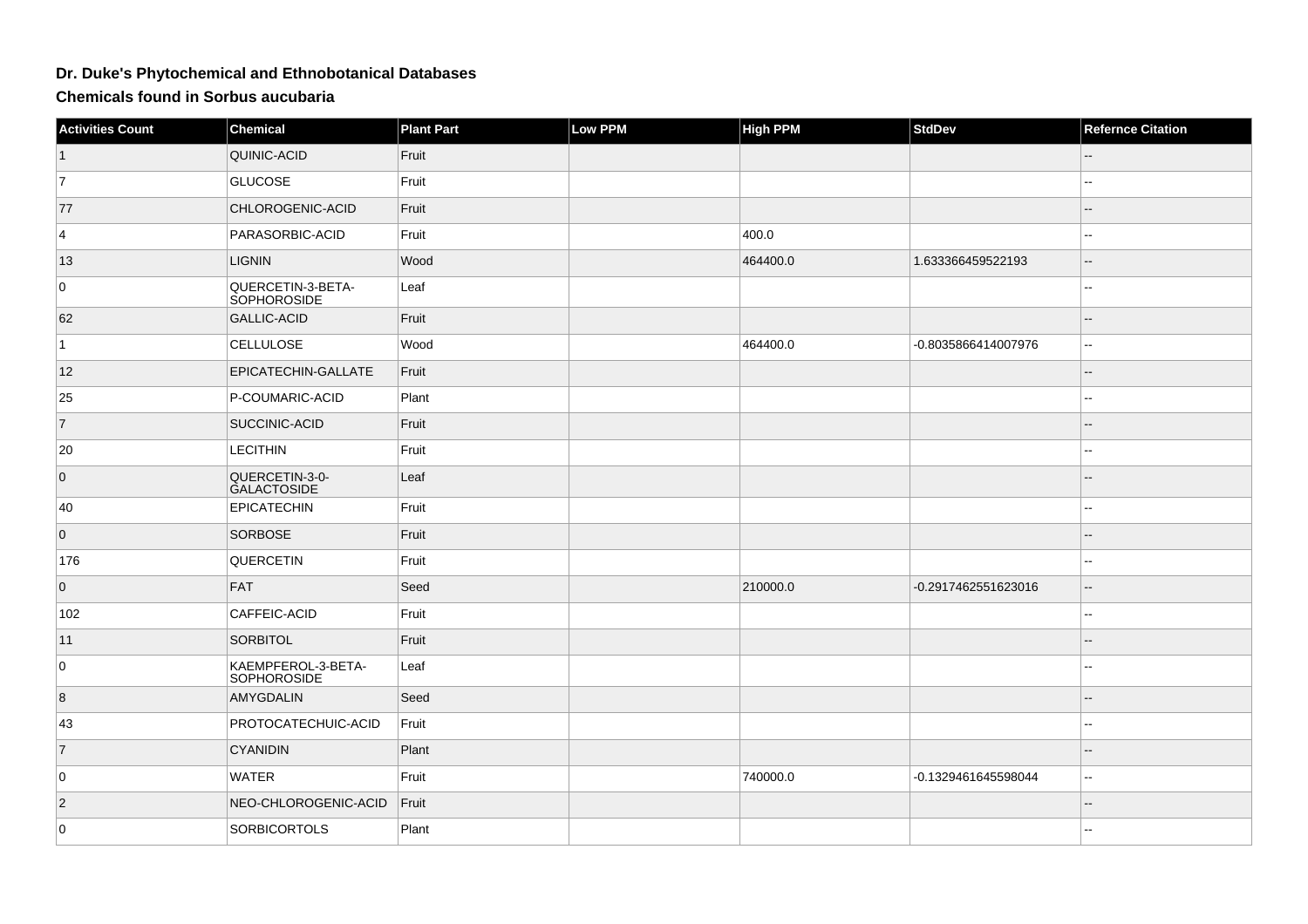| <b>Activities Count</b> | Chemical                            | <b>Plant Part</b> | Low PPM | High PPM | StdDev              | <b>Refernce Citation</b> |
|-------------------------|-------------------------------------|-------------------|---------|----------|---------------------|--------------------------|
| $\overline{0}$          | KAEMPFEROL-3-0-<br><b>GLUCOSIDE</b> | Leaf              |         |          |                     |                          |
| $\overline{2}$          | CRYPTOXANTHIN                       | Fruit             |         |          |                     |                          |
| 89                      | URSOLIC-ACID                        | Fruit             |         |          |                     |                          |
| $\overline{2}$          | MOLYBDENUM                          | Fruit             |         |          |                     | --                       |
| $\overline{7}$          | <b>SORBIC-ACID</b>                  | Fruit             |         |          |                     | $-$                      |
| 22                      | <b>ISOQUERCITRIN</b>                | Fruit             |         |          |                     |                          |
| $\vert$ 1               | <b>TRIMETHYLAMINE</b>               | Flower            |         |          |                     |                          |
| 0                       | METHYL-PENTOSANE                    | Leaf              |         |          |                     |                          |
| $\vert$ 4               | ISOCHLOROGENIC-ACID                 | Fruit             |         |          |                     |                          |
| 8                       | PHLOROGLUCINOL                      | Fruit             |         |          |                     |                          |
| 93                      | <b>TOCOPHEROL</b>                   | Fruit             |         |          |                     | $-$                      |
| 47                      | <b>BETA-SITOSTEROL</b>              | Flower            |         |          |                     | --                       |
| 23                      | <b>CITRIC-ACID</b>                  | Fruit             |         |          |                     | --                       |
| $\mathbf 0$             | PENTOSANS                           | Wood              |         | 295300.0 | 1.719735369484771   | $\overline{\phantom{a}}$ |
| 6                       | <b>TARTARIC-ACID</b>                | Fruit             |         |          |                     |                          |
| 87                      | <b>RUTIN</b>                        | Fruit             |         |          |                     | --                       |
| $\overline{0}$          | <b>HEMICELLULOSE</b>                | Wood              |         | 334800.0 | $-1.0$              |                          |
| 18                      | <b>CINNAMIC-ACID</b>                | Fruit             |         |          |                     | --                       |
| 24                      | PECTIN                              | Fruit             |         | 10000.0  | -0.511521634559625  | $\overline{\phantom{a}}$ |
| $\mathbf 0$             | ASOZONE                             | Fruit             |         |          |                     |                          |
| $\vert$ 2               | <b>PARASORBOSIDE</b>                | Fruit             |         |          |                     |                          |
| 0                       | <b>TANNINS</b>                      | <b>Bark</b>       |         | 44700.0  | 1.0                 | ۵۵                       |
| $\overline{0}$          | ASH                                 | Wood              |         | 6300.0   | -0.4477234269017318 | --                       |
| $\vert$ 1               | MERCURY                             | Fruit             | 0.001   | 0.011    | -0.3194372671514748 | $\overline{\phantom{a}}$ |
| 60                      | SELENIUM                            | Fruit             | 0.001   | 0.011    | -0.3834594966633364 | $\overline{\phantom{a}}$ |
| 3                       | <b>CADMIUM</b>                      | Fruit             | 0.005   | 0.04     | -0.5260679090350784 | --                       |
| $ 2\rangle$             | <b>COBALT</b>                       | Fruit             | 0.005   | 0.08     | -0.5254304770112033 | Ξ.                       |